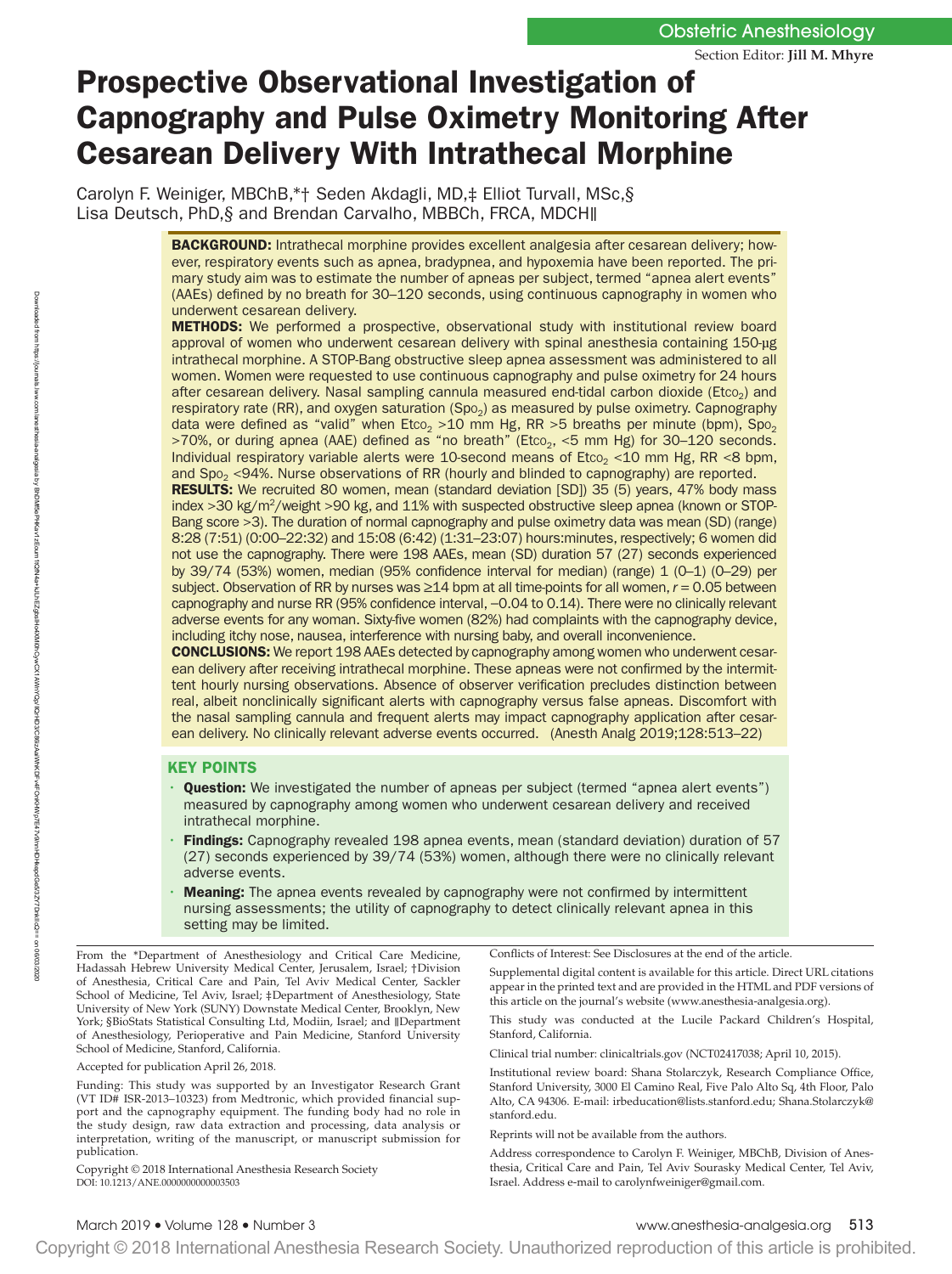**Neuraxial morphine (intrathecal or epidural administration)** provides high-quality analgesia after cesarean delivery and is recommended by the Society for Obstetric Anesthesia and Perinatology and the istration) provides high-quality analgesia after Society for Obstetric Anesthesia and Perinatology and the American Society of Anesthesiologists (ASA).<sup>1-4</sup> Neuraxial morphine in doses lower than required for intravenous analgesia has been safely and effectively administered for decades to millions of women undergoing cesarean delivery; however, there are concerns that neuraxial opioids may cause postoperative respiratory depression.4–6

The reported incidence of respiratory depression ranges from  $0\%$  to 32%.<sup>7-11</sup> This wide range is related to the varied definitions (including hypoxemia, bradypnea, apnea, or hypercarbia) and the measurement tools used.<sup>3,10,12-14</sup> The most commonly used measurements to detect respiratory depression after cesarean delivery are clinical observations of respiratory rate (RR), maternal sedation, and oxygen saturation (Spo<sub>2</sub>) measured by pulse oximetry.<sup>3</sup> However, inadequacy of ventilation or apnea is most reliably detected using capnography.15 To our knowledge, no study has applied capnography to women after cesarean delivery.

The primary aim of this study was to estimate the number of apneas per subject, termed "apnea alert events" (AAEs) defined by no breath (end-tidal carbon dioxide  $[Etco<sub>2</sub>] < 5$ mm Hg for 30–120 seconds), using capnography in women who underwent cesarean delivery with spinal anesthesia that included 150-µg intrathecal morphine. In addition, we aimed to report individual respiratory variables derived from capnography and pulse oximetry, compare the hourly respiration rate recorded by the capnograph with hourly nursing observations, and report women's experience using capnography and pulse oximetry in this postoperative setting.

## METHODS

## Design, Setting, and Study Population

We conducted a prospective, observational cohort study at Lucile Packard Children's Hospital Stanford, a tertiary medical center in California with approximately 4500 deliveries per year and a cesarean delivery rate of approximately 31% during the study period April 2015 to April 2016. This study was approved by the Stanford University Research Compliance Office (6208, panel: 8, number: 30189), and written informed consent was obtained from all subjects participating in the study. The study was registered before subject enrollment at clinicaltrials.gov (NCT02417038; principal investigator: B.C.; April 10, 2015). We followed the Strengthening the Reporting of Observational Studies in Epidemiology (STROBE) guidelines for reporting this cohort study.

Women who were undergoing cesarean delivery with spinal anesthesia and who received the institution's standard spinal anesthetic (intrathecal heavy bupivacaine, 12 mg; fentanyl, 15 µg; and morphine, 150 µg) were approached for potential enrollment, and written informed consent was obtained.

Eligibility inclusion criteria included women with ASA physical status class II or III, between 18 and 45 years of age, gestational age >37 completed weeks, and singleton pregnancy. Women were excluded if they had contraindications for neuraxial anesthesia (bleeding diathesis, neuropathy, severe scoliosis, previous spine surgery, local anesthetic allergy), allergies to routine postoperative analgesic medication, history of current or chronic opioid use, inability to adequately understand the consent form, and blocked nose or nasal deformity. Obese women and women with suspected sleep-disordered breathing were not excluded.

At recruitment, women were asked to provide demographic and obstetric details, including prepregnancy weight, current weight, height, body mass index (BMI), any medical disease, parity, and gravidity. All women completed 2 questionnaires previously validated in nonpregnant subjects<sup>16</sup> and used in pregnant populations to detect obstructive sleep apnea (OSA) (8-item STOP-Bang questionnaire) and sleep complaints (19-item Pittsburgh Sleep Quality Index).16–19 Women were also asked about previous diagnosis or investigations for OSA.<sup>20</sup> A preoperative venous blood gas sample was requested and taken when consent for this additional investigation was given.<sup>21</sup>

Recruited women were given a nasal sampling cannula, without supplementary oxygen/air and the pulse oximetry module connected to the Capnostream 20 (Medtronic, Boulder, CO) in the postanesthesia care unit (PACU). Women were requested to use the capnography and pulse oximetry as much as possible up to 24 hours after cesarean delivery. Women were informed that capnography and pulse oximetry data would be collected by investigators for research purposes however these data would not impact clinical care.

## Data Sources

"AAEs" and individual respiratory variables were measured using the Capnostream 20 (Medtronic, Boulder, CO), a portable  $Etco<sub>2</sub>$  monitor that captures waveform patterns for Etco<sub>2</sub> and RR and has a pulse oximetry module to measure Spo<sub>2</sub> and heart rate continuously. The breath-to-breath respiratory data and pulse oximetry data collected were preserved as individual downloaded subject files containing the Etco<sub>2</sub>, RR, and Spo<sub>2</sub> means at 10-second timeframes (14 women had data collected every 30 seconds) and stored on a local computer. The software used to download the data has been previously described.<sup>22</sup> Study investigators were available to address any concerns from women or nurses regarding the capnography, pulse oximetry, or any study methodology during the 24-hour monitoring period.

Hourly nursing observations of the RR and 2-hourly level of consciousness were recorded for 16 hours after cesarean delivery as per standard institutional care using a single reading at the time of assessment. Level of consciousness was assessed using descriptive measures and reported using a drop-down options menu in the electronic medical record (EMR): alert, lethargic, sedated, difficult to arouse, obtunded, unable to arouse, and unable to assess. We retrieved data regarding any oxygen administration, hypoxemia (Spo<sub>2</sub>, <94%), naloxone requirements, or antiemetic use from the EMRs. Nurses were blinded to the data captured by the capnography during the data monitoring period, but nurses could see and record the Spo<sub>2</sub> values and respond if needed.

Postoperative pain, additional analgesics, and opioidrelated side effects (pruritus and nausea) were recorded 1, 2, 4, 8, 12, and 24 hours after cesarean delivery. For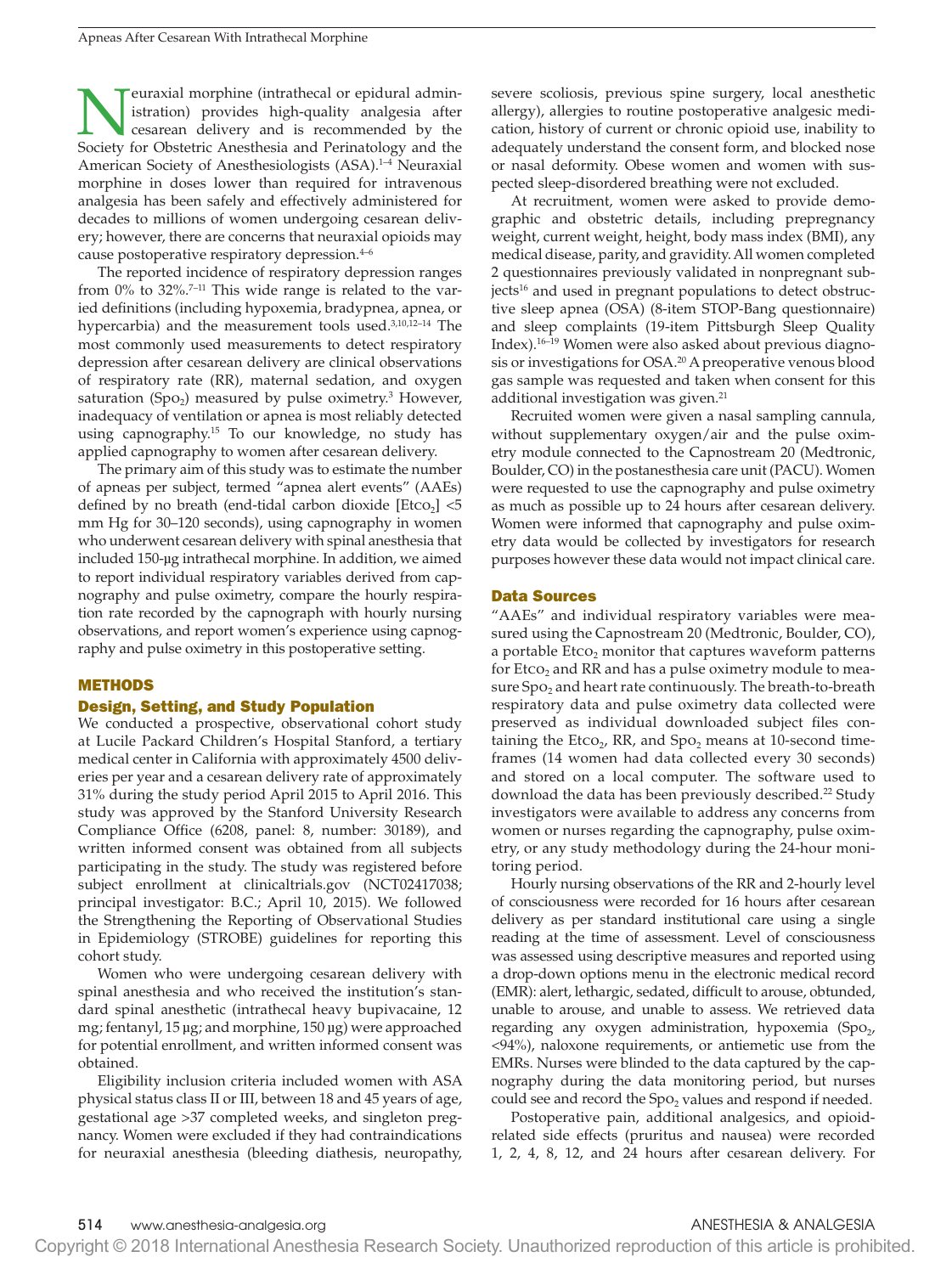postoperative analgesia, all women received scheduled oral ibuprofen 600 mg and acetaminophen 650 mg every 6 hours for 48 hours after surgery. Women were asked to rate their pain on a 0–10 verbal numerical rating score (VNRS: 0  $=$  no pain and  $10 =$  worst pain imaginable). Breakthrough pain was treated with oral oxycodone: 5 mg if the VNRS was ≤4 or 10 mg if VNRS was >4 and women wanted treatment. Women were allowed up to 10-mg oxycodone every 4 hours, and if pain control was inadequate with oral medications or a woman was unable to tolerate oral medications, 4-mg intravenous morphine boluses were offered every 10 minutes (with a maximum of 20 mg in every 6 hours). Total additional opioid administration was calculated by adding the intravenous morphine dose to oxycodone (converted to total oral morphine equivalents using 2-mg oxycodone  $= 1$ -mg morphine).<sup>10</sup> Symptoms of pruritus and nausea, assessed by nurses, were treated based on standardized order sets. Any failure to respond or concerns related to side effects were referred to the duty anesthesiologist; thus, additional care may not be standardized but varied little within the group practice.

Women's Experience With the Capnography and Pulse **Oximetry.** At the end of the 24-hour monitoring period, the study investigators asked women open-ended questions about their experience with the capnography and pulse oximetry, their objective experience of wearing the nasal sampling cannula (numerical scale:  $0 =$  never again and 10 = no problems), and if they would use it again after cesarean delivery if requested to (yes/no).

## Respiratory Data Management

Capnography data retrieved were defined as "valid" when Etco<sub>2</sub> >10 mm Hg and RR >5 breaths per minute (bpm) and Spo2 >70%, or "no breath" for a period of 30–120 seconds (Table 1). Pulse oximetry data were defined as valid when  $Spo<sub>2</sub> > 70%$  for at least 30 seconds. No breath was a variable output from the capnograph that signified apnea identified during the monitoring period. The no breath variable was recorded when  $E_{1}$   $<$   $5$  mm Hg was measured for at least 30 seconds during the monitoring period. Apnea duration beyond 120 seconds was considered as a disconnection of the nasal cannula.10 In this study, we designated the no breath variable as an AAE rather than as an apnea, as it was not verified by an independent observer.

The capnograph was used to identify both the RR and the presence/absence of breathing (apnea). The periods before and after AAEs were analyzed to ensure valid data as per definition (Table 1). We identified all alerts for apnea and the 3 individual variables:  $E_{\text{tCO}_2}$ , RR, and  $\text{Spo}_2$  for the total duration of the capnography and pulse oximetry monitoring period. A 10-second mean below the predefined value was considered an alert.

Alerts for the individual respiratory variables were predefined: 10-second means of  $E_{\text{tco}_2}$  < 10 mm Hg, RR <8 bpm,<sup>23</sup> and  $Spo_2$  <94%.<sup>23</sup> Etco<sub>2</sub> <10 mm Hg was selected because it was considered to reduce the false alerts as it is closer to the apnea threshold.22,24,25 A time search window was created for each 30- to 120-second AAE, from 5 minutes before the onset of the AAE and up to 5 minutes after the AAE terminated to identify whether the individual respiratory variable

| Table 1. Definitions of the Individual Physiological<br><b>Variable Alerts and Apnea Terms</b> |                                                               |  |  |  |  |  |  |
|------------------------------------------------------------------------------------------------|---------------------------------------------------------------|--|--|--|--|--|--|
| <b>Terminology</b>                                                                             | <b>Definition</b>                                             |  |  |  |  |  |  |
| Valid capnography data                                                                         | $E$ tco <sub>2</sub> > 10 mm Hg, RR > 5 bpm, Spo <sub>2</sub> |  |  |  |  |  |  |
|                                                                                                | >70%, or during AAE                                           |  |  |  |  |  |  |
| Valid pulse oximetry data                                                                      | $Spo2 > 70%$ or during apnea alert event                      |  |  |  |  |  |  |
| Apnea alert event                                                                              | $Eto2$ <5 mm Hg for 30-120 consecutive                        |  |  |  |  |  |  |
| (primary outcome)                                                                              | seconds                                                       |  |  |  |  |  |  |
| Early warning alert                                                                            | The time-point when the 10-s mean of a                        |  |  |  |  |  |  |
|                                                                                                | variable met the definitions for a trigger                    |  |  |  |  |  |  |
| Early warning alert triggers                                                                   |                                                               |  |  |  |  |  |  |
| <b>Bradypnea</b>                                                                               | 10-s mean of RR <8 bpm                                        |  |  |  |  |  |  |
| Hypocapnia                                                                                     | 10-s mean of $E_{\text{CO}_2}$ < 10 mm Hg                     |  |  |  |  |  |  |

Abbreviations: AAE, apnea alert event (defined as "no breath"/apnea lasting between 30 and 120 s); bpm, breaths per minute;  $Eto<sub>2</sub>$ , end-tidal carbon dioxide measure by capnography Capnostream 20 (Medtronic, Boulder, CO); RR, respiratory rate measure by capnography;  $Spo<sub>2</sub>$ , oxygen saturation as measured by pulse oximeter.

Hypoxemia  $10\text{-s}$  mean of Spo<sub>2</sub> <94%

alerts occurred before, during, or after the AAE. The median (interquartile range [IQR]) for the number of alerts per minute is presented for each time period (5 minutes before AAE, during AAE, and 5 minutes after AAE), as well as during the 24-hour monitoring period. The absolute value of  $E_{1}$ signified the following: normal ventilation (>10 mm Hg), individual variable alert (<10 mm Hg), and apnea (<5 mm Hg for at least 30 seconds but not >120 seconds).

## Study Outcome Measures

The primary study aim was to estimate the number of AAEs per subject.

Secondary study outcomes included the following:

- 1. The duration of AAEs throughout the 24-hour monitoring period.
- 2. The number of alerts for the individual respiratory variables (Etco<sub>2</sub>, RR, and Spo<sub>2</sub>) derived from capnography and pulse oximetry.
- 3. The individual respiratory variables values (Etco<sub>2</sub>,  $RR$ , and  $Spo<sub>2</sub>$ ) 5 minutes before, during, and 5 minutes after AAEs.
- 4. The temporal relationship between alerts for the individual respiratory variables,  $10$ -second means of Etco<sub>2</sub>  $<$ 10 mm Hg, RR  $<$ 8 bpm, Spo<sub>2</sub>  $<$ 94%, and the AAEs.
- 5. The correlation between the RR recorded by capnography and the RR recorded by hourly nursing observations.
- 6. Women's experience using capnography and pulse oximetry. Women were specifically asked, "What was your experience?" (VNRS:  $0 =$  worst ever and 10 = no problems at all) and "Which part of the monitoring bothered you?"
- 7. The incidence of suspected OSA from the STOP-Bang questionnaire (within the limitations of no validation in pregnant women) and the sleep quality assessed according to the Pittsburgh Sleep Quality Index.

## Analysis of Variables Potentially Related to AAEs

Within the study cohort, we examined the potentially related variables (obesity and additional opioid administration) and compared respiratory variables (AAEs, Etco<sub>2</sub>, RR,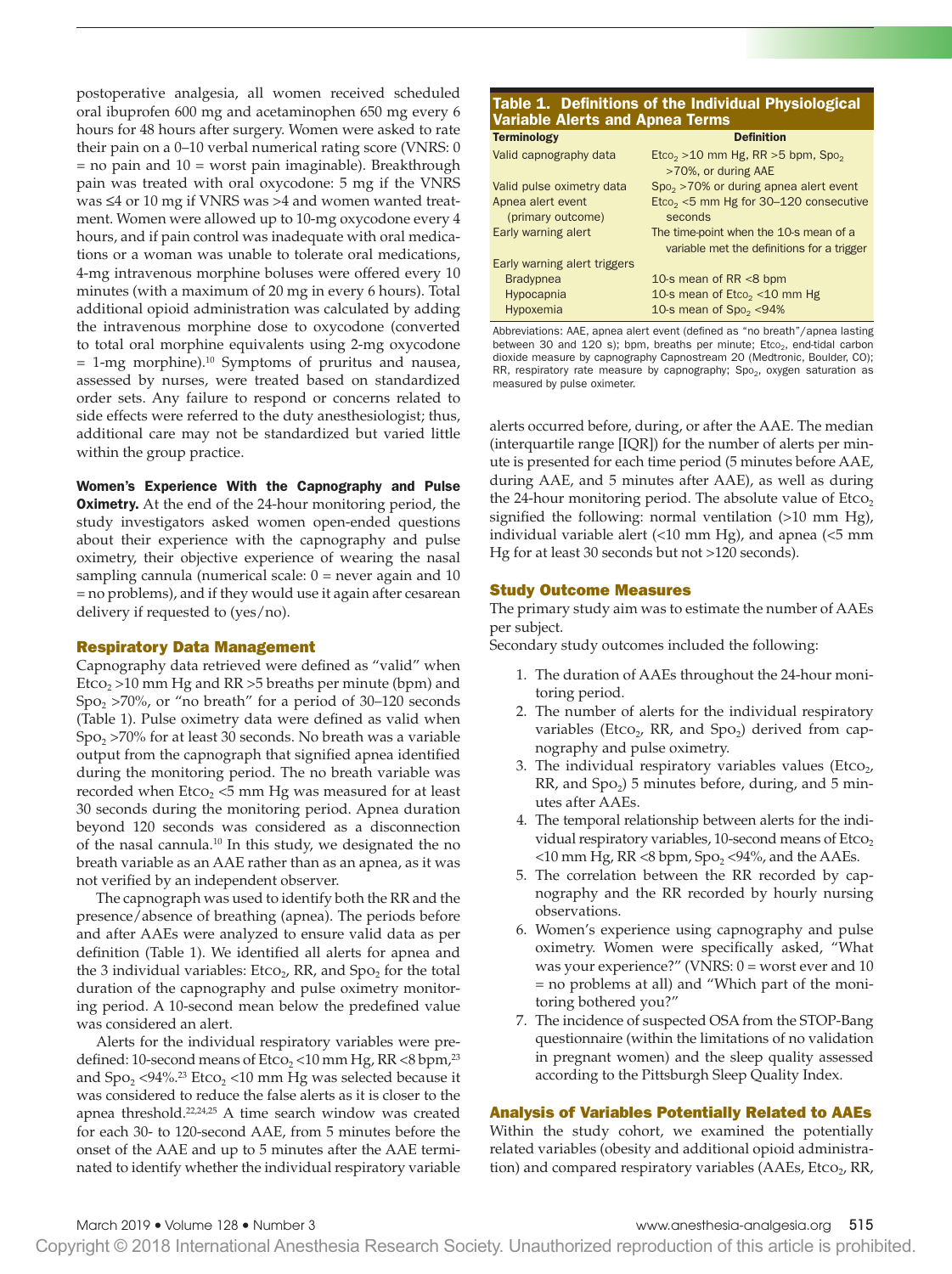and  $Spo<sub>2</sub>$ ) for obese women versus nonobese women and women receiving additional opioids (morphine and oxycodone) versus women not requiring additional opioids after cesarean delivery. Obesity<sup>11</sup> was defined as BMI >30 kg/m<sup>2</sup> or current weight >90 kg (when BMI was not available).

## Statistical Methods

Continuous variables were summarized by either a mean and standard deviation (SD) or by the median (IQR) and minimum and maximum values. Categorical variables were summarized by a count and percentage.

The number of AAEs per subject was calculated, and the distribution of the number of AAEs per hour presented graphically for all women in the cohort. For some analyses, the unit was the AAE, and for others, it was the subject. Thus, when analyzing all AAEs, the total number of AAEs was the denominator. When analyzing all the subjects, the total number of subjects was the denominator. The hourly means for individual respiratory variables were calculated, using the means of all measurements during each hour per subject, and presented graphically. The duration of time that elapsed between the onset of the individual variable alert and the onset of the AAE, regardless of AAE duration, was measured for each variable, and these data are presented in a box plot. Pearson correlation coefficient between hourly mean respiration rate and hourly nurse observations was calculated and is presented with level of significance. SDs and/or confidence intervals (CIs) for repeated AAE measurements were estimated from the variance components of the residuals from repeated-measures analysis of variance models. We assessed the potential association between the variables potentially related to AAEs and other respiratory variables. These potentially related variables were obese subjects (obese versus nonobese) (yes/no), additional intravenous morphine (yes/no), and additional opioids (oral or intravenous) (yes/no) using Poisson regression. Least squares means (LSmeans) (model estimated means)

are presented with level of significance and 95% CIs. The association among the hourly means of the individual variables, Etco<sub>2</sub>, RR, and Spo<sub>2</sub>, was compared between subcohort groups using repeated-measures analysis of variance. LSmeans (model estimated means) are presented with the level of significance and 95% CIs. Statistical analyses were performed using SAS version 9.4 (SAS Institute, Cary, NC) software. No imputation of missing data was performed. The required significance level of findings was  $P < .05$ . Nominal *P* values are presented, and no adjustments were made for multiple testing.

## Sample Size Calculation

Statistical analyses planned were mainly descriptive in nature. Thus, the sample size calculation was based on precision analysis. We assumed that the error in the estimated mean would be <25% of the SD, and thus for a 95% CI, we estimated that we required a sample size of 62 subjects ( $n = z<sub>\alpha</sub> 2\sigma 2/E^2 \approx 62$ ).  $"z''_a"$  is the approximate value of the 97.5 percentile point of the normal distribution: 1.96. "σ" is the SD. "E" is the error in the estimated mean. It is assumed that  $E = 0.25\sigma$ . Accounting for potential dropouts, we decided to enroll 80 women.

## RESULTS

There were 171 women approached, and 80 eligible women were recruited for the study; 6 women did not use the capnography and pulse oximetry (4 women did not use it at all and 2 only used it for 10 minutes) (Figure 1).

Demographic, medical, and obstetric characteristics of the study cohort are presented in Table 2 and Supplemental Digital Content 1, Table 1, [http://links.lww.com/AA/C419.](http://links.lww.com/AA/C419) The principal items from the STOP-Bang and the Pittsburgh Sleep Quality Index are presented in Supplemental Digital Content 2, Table 2, <http://links.lww.com/AA/C420>.

The duration of valid data (hours:minutes), mean (SD) (range), was 8:28 (7:51) (0:00–22:32) for the capnography and 15:08 (6:42) (1:31–23:07) for the pulse oximetry. There



Figure 1. Study flow diagram of women who were assessed for enrollment and who participated in the study.

## 516 www.anesthesia-analgesia.org ANESTHESIA & ANALGESIA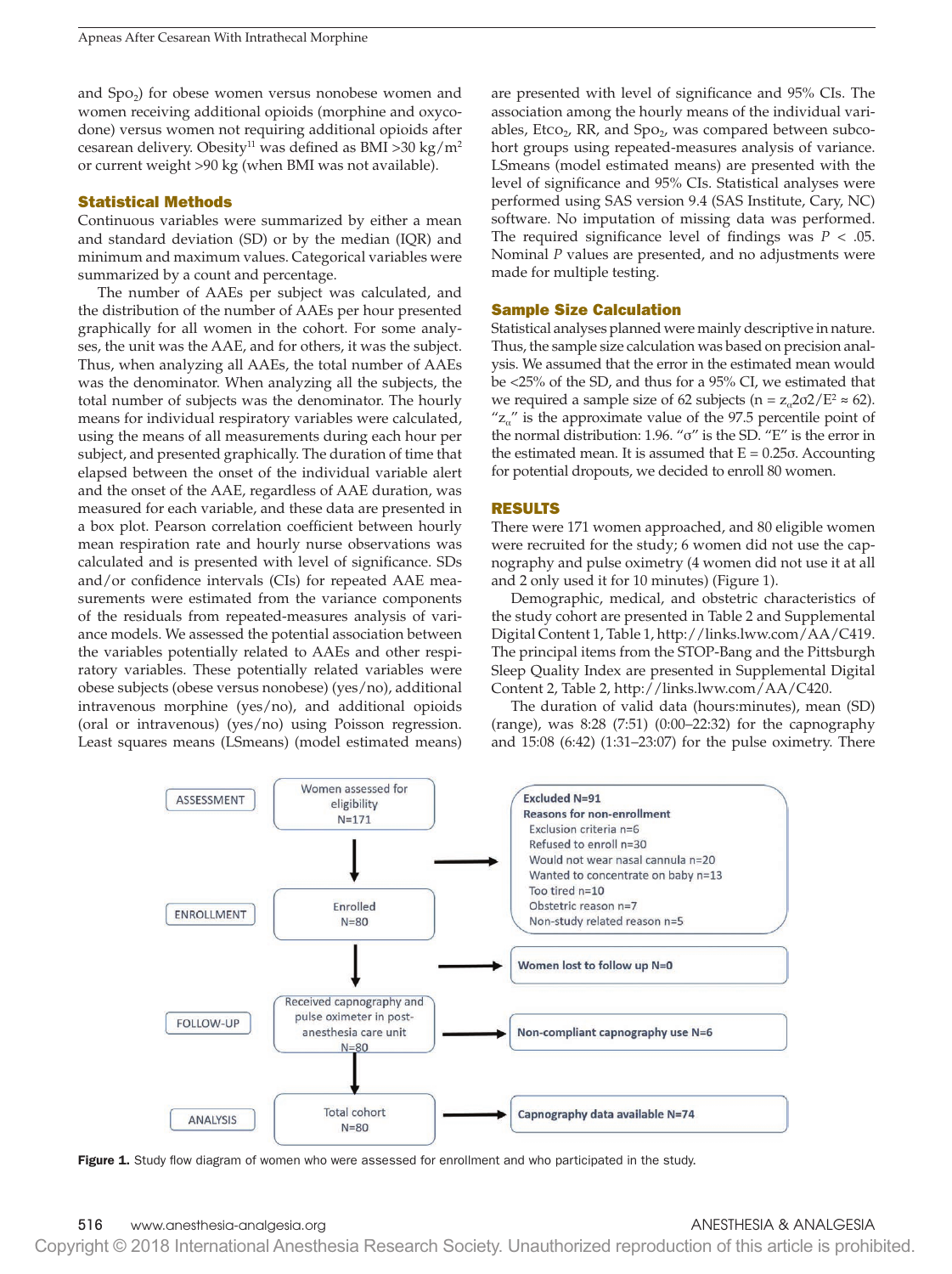## Table 2. Study Population Demographic and Obstetric Characteristics

| <b>Demographic and Obstetric Characteristics</b>                      |                              |  |  |  |  |  |
|-----------------------------------------------------------------------|------------------------------|--|--|--|--|--|
| Maternal age $(y)$ , mean $\pm$ SD                                    | $34.5 \pm 5.1$               |  |  |  |  |  |
| Gravida (number), mean $\pm$ SD                                       | $2.6 \pm 1.5$                |  |  |  |  |  |
| Parity (number), mean $\pm$ SD                                        | $1.2 \pm 0.8$                |  |  |  |  |  |
| Gestational age (wk), mean $\pm$ SD                                   | $38.7 \pm 0.7$               |  |  |  |  |  |
| Current weight $(kg)$ , mean $\pm$ SD (range)                         | $80.0 \pm 13.1$ (53.1–113.0) |  |  |  |  |  |
| Current BMI ( $kg/m2$ ), mean $\pm$ SD (range)                        | $30 \pm 5 (20 - 44)$         |  |  |  |  |  |
| ASA, n (%)                                                            |                              |  |  |  |  |  |
| $I$ or $II$                                                           | 78 (97.5)                    |  |  |  |  |  |
| III                                                                   | 2(2.5)                       |  |  |  |  |  |
| Medical insurance type, n (%)                                         |                              |  |  |  |  |  |
| Government-assisted                                                   | 16(20.0)                     |  |  |  |  |  |
| Private                                                               | 64 (80.0)                    |  |  |  |  |  |
| Scheduled cesarean delivery, n (%)                                    | 65 (81.3)                    |  |  |  |  |  |
| Duration of cesarean delivery (min), mean                             | $54.6 \pm 16.6$              |  |  |  |  |  |
| $±$ SD                                                                |                              |  |  |  |  |  |
| Suspected or known OSA from history, n (%)                            | 9(11)                        |  |  |  |  |  |
| STOP-Bang score $\geq$ 3, n (%)                                       | 8(10)                        |  |  |  |  |  |
| Time from surgery end to capnography start<br>$(min)$ , mean $\pm$ SD | $90.5 \pm 69.2$              |  |  |  |  |  |

Values are presented as mean ± SD and number (%).

Abbreviations: ASA, American Society of Anesthesiology; BMI, body mass index; OSA, obstructive sleep apnea; SD, standard deviation.

were 198 AAEs, mean (SD) duration of 57 (27) seconds experienced by 39/74 (53%) women, median (range) (95% CI for range) 1 (0–29) (0–1) per subject (Figure 2).

Of the women who experienced AAEs, 13 had 1 event, 7 had 2 events, 5 had 3 events, 3 had 4 events, 1 had 6 events, and 2 had 7 events. Eight women had ≥8 AAEs, 3 were obese (BMI [kg/m2 ]: 31, 34, and 36), and none received additional morphine. The maximum number of AAEs was 29 in 1 woman who had no risk factors.

Supplemental Digital Content 3, Figure 1, [http://links.](http://links.lww.com/AA/C421) lww.com/ $AA/C421$ , shows the hourly means of Spo<sub>2</sub> and RR for all women in the study cohort. Table 3 presents the number of alerts for individual variables (Etco<sub>2</sub>, RR, and  $Spo<sub>2</sub>$ ) per minute during the 24-hour monitoring period, median (IQR). Table 3 also presents the mean(SD) of the individual values, 5 minutes before, during, and 5 minutes after the AAEs. For example, during the 5 minutes before AAE, we had a median of 1.2 RR alerts per minute, that is, 6 RR alerts for this 5-minute period. One hundred eightyeight of 198 (94.9%) of the AAEs had a 10-second mean of Etco<sub>2</sub> <10 mm Hg at least once in the period from 5 minutes before the AAE started, and 107/198 (54.0%) of the AAEs had  $Spo<sub>2</sub> < 94%$  at least once in the period from 5 minutes before the AAE started.

The temporal relationship between alerts for the individual variables and AAEs is presented in Figure 3. In a majority of cases, the  $Spo<sub>2</sub>$  alerted after the AAE, and the RR and  $E<sub>2</sub>$  alerted before the AAE.

Nursing RR observation was RR ≥14 bpm at all timepoints in all women during the 16-hour nurse monitoring period. The nurses-recorded RR median (IQR) was 18 (18–18), and the hourly mean(SD) of the capnography RR was 16 (14–18). The Pearson correlation coefficient was *r* = 0.05 (95% CI, –0.04 to 0.14; *P* = .25) between capnographyrecorded RR and nursing-measured RR. One woman had a written comment in the nurse EMR that she reported lethargy, suggesting that she was tired but not sleepy or sedated because this was not noted. This woman had 29 AAEs, and the nurses reported her RR between 16 and 20/min postpartum, all  $Spo<sub>2</sub>$  measures were >94%, and she did not require naloxone. Postoperative nursing observations recorded oxygen administration through the nasal sampling cannula for 2 women at 11 and 16 hours, respectively, after cesarean delivery. One of these subjects had no AAEs, and the other had 7 AAEs during the 24-hour monitoring period. There was no apparent relationship between nurse-reported RR and Spo2 and nurse interventions, although precise statistical comparisons were not possible due to lack of temporality between readings. Five women had a nursing observation of  $Spo<sub>2</sub>$ <94%: 2 during the PACU stay and three 5–15 hours after cesarean delivery. Fifty-five women had a 10-second mean of  $Spo<sub>2</sub> < 94%$  recorded by the pulse oximetry; thus, nurses identified and reported  $5/55$  (9.1%) of Spo<sub>2</sub> <94% events. Of the women with a nursing observation of  $Spo<sub>2</sub> < 94$ %, 2 had no AAEs and 3 had 2 AAEs during the study period. The



Figure 2. Number of AAEs per hour for all women. Mean (SD) time from start of monitoring to first apnea was 5:36 (5:48) hours:minutes. AAE indicates apneic alert event; SD, standard deviation.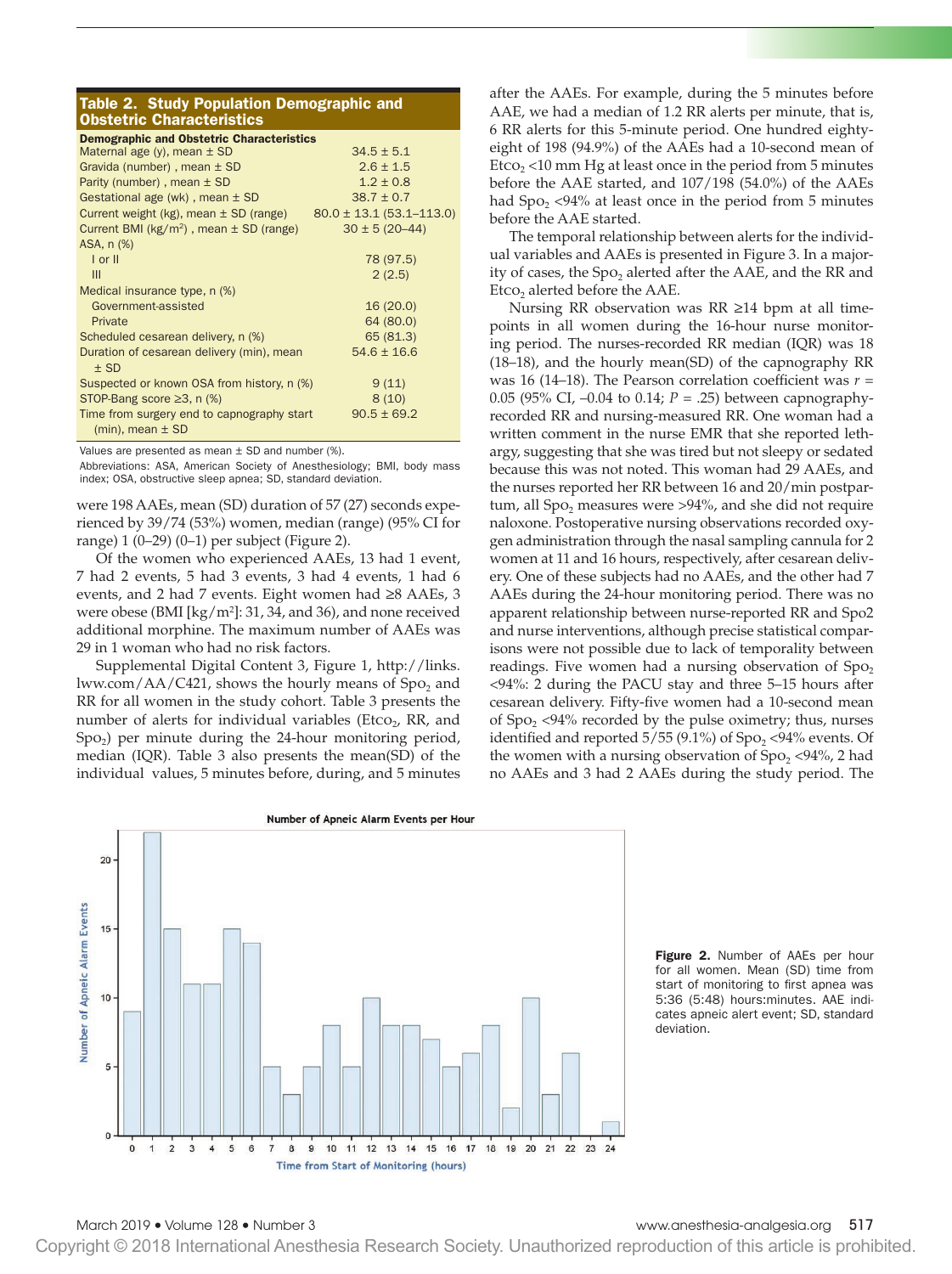| Table 3. Alerts for the Individual Variables (Etco <sub>2</sub> , RR, and Spo <sub>2</sub> ): 5 Minutes Before, During, 5 Minutes After |  |  |
|-----------------------------------------------------------------------------------------------------------------------------------------|--|--|
| the AAE, and During the Total Monitoring Period                                                                                         |  |  |

| -                          |                         |                   |                  |                                |
|----------------------------|-------------------------|-------------------|------------------|--------------------------------|
| <b>Variables</b>           | <b>5 min Before AAE</b> | <b>During AAE</b> | 5 min After AAE  | <b>Total Monitoring Period</b> |
| No. alerts per minute      |                         |                   |                  |                                |
| $E_{\text{LCO}_2}$         | $0.4(0.0-3.2)$          | $5.1(4.0 - 6.0)$  | $0.7(0.0-3.4)$   | $1.4(0.4 - 4.0)$               |
| <b>RR</b>                  | $1.2(0.0-3.6)$          | $6.0(5.4 - 6.0)$  | $1.8(0.4 - 4.8)$ | $1.4(0.5-4.1)$                 |
| Spo <sub>2</sub>           | $0.0(0.0-1.0)$          | $0.0(0.0-0.0)$    | $0.0(0.0-0.4)$   | $0.1(0.0-0.6)$                 |
| Individual variable values |                         |                   |                  |                                |
| $E_{\text{LCO}_2}$         | $22.7 \pm 11.9$         | $7.8 \pm 6.8$     | $21.6 \pm 12.8$  | $16.0 \pm 11.8$                |
| <b>RR</b>                  | $10.7 \pm 6.7$          | $1.2 \pm 1.9$     | $9.4 \pm 7.0$    | $7.9 \pm 6.2$                  |
| Spo <sub>2</sub>           | $95.6 \pm 2.2$          | $95.7 \pm 2.2$    | $95.3 \pm 3.1$   | $95.5 \pm 1.4$                 |
|                            |                         |                   |                  |                                |

Data are presented are mean  $\pm$  SD and median (interquartile range).

All data (not only "valid" data) are presented.

Abbreviations: AAE, apnea alert event (defined as "no breath"/apnea lasting between 30 and 120 s); Etco<sub>2</sub>, end-tidal carbon dioxide measure by capnography Capnostream 20 (Medtronic, Boulder, CO); RR, respiratory rate measure by capnography; SD, standard deviation; Spo<sub>2</sub>, oxygen saturation as measured by pulse oximeter.



Figure 3. Timing of the alerts of individual variables in relation to the apnea alert events. A negative value indicates that the alert occurred before the AAE, and a positive value means that the alert occurred after the AAE. Data are presented in seconds, mean  $\pm$ standard deviation (interquartile range) (total range). Etco<sub>2</sub> <10 mm Hg:  $-105.4 \pm 168.3$  (-300 to 10) (-300 to 330); RR <8 bpm:  $-147.4 \pm 131.4$  (-300 to 0) (-300 to 30); and Spo<sub>2</sub> <94%: 98.1 ± 276.4 (−200 to 340) (−300 to 420). AAE indicates apneic alert event; RR, respiratory rate.

precise time-points for these nurse measurements within the reported hour are not defined in parallel to the capnography and pulse oximetry; thus, we cannot align the nurse's  $Spo<sub>2</sub>$ readings to the capnography data.

No women received naloxone or any intervention for respiratory depression. Postoperative pain, additional analgesic requirements, and opioid-related side effects are presented in Supplemental Digital Content 4, Table 3, [http://](http://links.lww.com/AA/C422) [links.lww.com/AA/C422](http://links.lww.com/AA/C422). There were 17 additional doses of intravenous morphine administered to 11 women after their cesarean delivery. No women received sedating antipruritic or antiemetic agents.

There were no problems reported with the capnography among 15 women (18.1%); 81.9% of the women had complaints with the capnography, including nose itching 16 (20.0%), looked "sick" to visitors 1 (1.3%), interfered with nursing 3 (3.8%), multiple reasons 37 (46.3%), including nose itching, nausea, forgot to put it back after it was removed (eg, after going to the bathroom), too many lines, looked sick to visitors, interfered with nursing; 3% of these women also complained about the pulse oximetry. Fifty-five subjects (68.8%) would wear the capnography and pulse oximetry again. Additional information regarding the capnography experience and sleep during the 24-hour monitoring period is presented in Supplemental Digital Content 5, Table 4,<http://links.lww.com/AA/C423>.

## Analysis of Variables Potentially Related to AAEs

There were significantly fewer AAEs for obese women compared to nonobese women (0.25 [95% CI, 0.20–0.31] vs 0.40 [95% CI, 0.34–0.48]; *P* < .0001; rate ratio, 1.64 [95% CI, 1.23– 2.18]). Comparisons between the LSmeans for women receiving and not receiving additional opioids (morphine and oxycodone) are presented in Supplemental Digital Content 6, Table 5, <http://links.lww.com/AA/C424>. The number of AAEs for women receiving  $(n = 11)$  versus women not receiving additional intravenous morphine was significantly different (0.34 [95% CI, 0.30–0.39] vs 0.15 [95% CI, 0.08–0.26]; *P* = .0049; rate ratio, 2.31 [95% CI, 1.29–4.15]) (Supplemental Digital Content 6, Table 5, [http://links.lww.com/AA/C424\)](http://links.lww.com/AA/C424). One woman receiving additional intravenous morphine had 1 AAE, 3:03 hours:minutes after intravenous morphine administration; 1 woman had 2 AAEs, the first occurred 9:40 hours:minutes after intravenous morphine administration; 1 woman had 3 AAEs, the first occurred 14:29 hours:minutes after intravenous morphine administration; and 1 woman had 6 AAEs, all occurred before intravenous morphine administration. There were 52 women (65%) who received additional opioids (calculated as morphine equivalents).<sup>26</sup> There was a significant difference in the number of AAEs for women who received additional opioids versus women who did not (LSmeans, 0.36 [95% CI, 0.30–0.42] vs 0.24 [95% CI, 0.18–0.31]; *P* = .0108; rate ratio, 1.50 [95% CI, 1.10–2.06]) (Supplemental Digital Content 7, Figure 2, [http://links.lww.](http://links.lww.com/AA/C425) [com/AA/C425\)](http://links.lww.com/AA/C425). There was no apparent dose response.

## **DISCUSSION**

The main finding in our prospective observational study of continuous capnography and pulse oximetry in women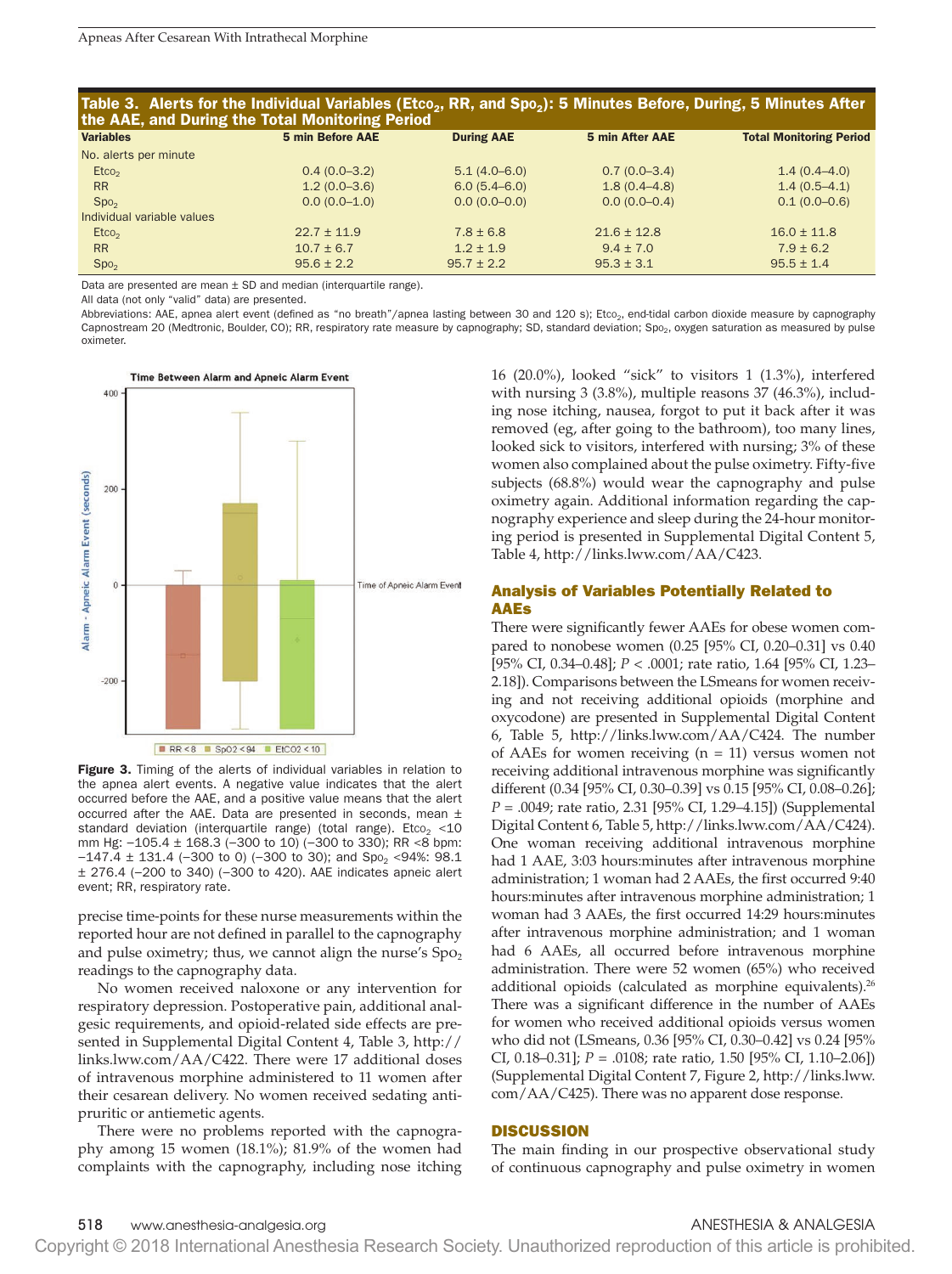who underwent cesarean delivery after receiving intrathecal morphine was that 53% of the women had AAEs. In the cohort of 80 women, we observed 198 AAEs that lasted on average 57 seconds. There were, however, no clinical consequences associated with the AAEs we report, and none was identified by hourly nursing observations. The duration of valid data capture was longer for pulse oximetry than capnography (15 vs 9 hours, respectively). Nursing observations recorded RR ≥14 bpm at all time-points in all women, and nursing RR was not correlated with capnography RR. Most women reported that the nasal sampling cannula bothered them for various reasons, although almost 70% reported that they would wear it again.

To identify apneas that may not be detected by routine nursing observations in our population, we used continuous assessments with capnography in a clinical environment, but we blinded staff to the measurements. The number of women who experienced apneas, 53%, was higher than reported previously. This likely relates to a combination of factors, including alert thresholds and lack of observer verification to identify artefacts and disconnections.<sup>27</sup> Abouleish et al<sup>28</sup> using pulse oximetry alert detected  $\langle 1\%$  incidence of desaturations but used a threshold of 85%, which is much lower than the  $94\%$  we used, and Daley et al<sup>27</sup> using vital signs with additional verified clinical observations reported apnea in almost 30% of women undergoing cesarean delivery who received epidural morphine 5 mg. Our alert thresholds for the respiratory variables were selected based on prior studies.29,30 Alert thresholds for hypocarbia are often unreported, although a range of numerical options has been used ranging from 15 to 30 mm Hg.<sup>24,31,32</sup> A lower  $Spo<sub>2</sub>$  threshold is usually set when women receive supplementary oxygen. The selection of a suitable threshold has implications for false alerts because high thresholds that may alert early are overly sensitive and thus annoying for subjects and providers and potentially ignored by staff.<sup>33</sup> Previous studies showed that Spo<sub>2</sub> lags behind other variables as a reliable alert of respiratory depression, in part, due to the threshold value selected.<sup>31,34</sup> Etco<sub>2</sub> may have been "overly reliable" in previous studies of capnography due to the selection of a higher alert threshold. For this reason, we selected 10 mm Hg, which is lower than previous studies yet higher than the <5 mm Hg selected for the no breath apnea threshold.

We used capnography because it is considered reliable to measure apnea and bradypnea (decreased RR), combined with pulse oximetry to measure hypoxemia (decreased  $Spo<sub>2</sub>$ ).<sup>15,35,36</sup> Capnography measures Etco<sub>2</sub> that decreases if ventilation is reduced, whereas transcutaneous carbon dioxide  $(CO_2)$  measures Paco<sub>2</sub> that rises with hypoventilation. However, the clinical relevance of the AAEs we report using capnography, along with previous reports of hypercapnia,<sup>10,36</sup> hypoxemia,<sup>28,37</sup> and bradypneas,<sup>38</sup> is unclear. Burton et al $^{24}$  using capnography found that respiratory events (apnea and hypoxia) are more frequently associated with hypo- rather than hypercarbia. It is important to appreciate that the numerical values we reported for  $E_{1}$ are not a quantitative assessment of  $Paco<sub>2</sub>$  levels or respiration adequacy, $39$  and this is a limitation of using a nasal cannula to measure CO<sub>2</sub>.<sup>25</sup> If quantitative arterial CO<sub>2</sub> levels are sought, transcutaneous  $CO<sub>2</sub>$  is superior<sup>40,41</sup>; however, only capnography can concurrently measure RR and identify apneas.15

Pulse oximetry is a less-reliable indicator than capnography and may only alert after the apneas have occurred. Our study supports this previous observation that the  $Spo<sub>2</sub>$ alerted more frequently after the AAE, and the majority of RR and  $Etco<sub>2</sub>$  alerts occurred before the AAE. In 2 of the earliest studies of continuous monitors after cesarean delivery in women receiving neuraxial morphine, there were no bradypneas identified in the presence of hypoxemia  $(Spo<sub>2</sub>)$ , <85%),28 and Brose and Cohen37 reported at least 1 episode of  $Spo<sub>2</sub> < 85%$  in 71% of women who received neuraxial morphine after cesarean delivery. Both these studies reported no clinically significant respiratory depression. Subsequently, Pan and James<sup>14</sup> used continuous pulse oximetry, heart rate, and plethysmography after cesarean delivery and found no association between decreases in Spo<sub>2</sub> and RR.

We looked for a temporal trend in the capnography measurement and found that most of the AAEs occurred in the first 6 hours of monitoring. However, AAEs occurred throughout the monitoring period, consistent with data reporting depressed  $CO<sub>2</sub>$  response curves up to 24 hours after neuraxial morphine administration.<sup>42</sup> Brose and Cohen<sup>37</sup> showed that hypoxemia occurs without any temporal pattern, and Kato et al<sup>38</sup> reported onset of bradypnea between 1 and 13.5 hours after morphine administration for cesarean delivery. There was no temporal relationship between additional opioid administered and AAEs, bradypnea and hypoxemia, supporting previous findings with transcutaneous  $CO<sub>2</sub>$  monitoring.<sup>10</sup> There were fewer AAEs for obese women and those who received additional opioids. This was not a primary outcome and represents data on a small number of women; thus, firm conclusions cannot be drawn. However, our data support Crowgey et al<sup>11</sup> that neuraxial opioids may be safely administered to obese women and Bauchat et al<sup>10</sup> to permit additional systemic opioids for women who received neuraxial opioids for cesarean delivery.

It has been suggested that healthy young women who undergo cesarean delivery after receiving neuraxial opioids are at low risk of respiratory events, and that only nurse clinical observations are necessary.4,37 The superiority of postoperative capnography or pulse oximetry monitoring versus intermittent clinical nurse assessments was confirmed in a recent meta-analysis.34 Intermittent RR measures may miss apnea or bradypnea, unless slow onset of apnea occurs after period of bradypnea,<sup>4</sup> and excessive breaks between the nursing observations may mean that adverse clinical events are missed.27,34,36,43 In our cohort, nursing observations were performed as per routine practice, hourly for 16 hours after cesarean delivery, more frequent than recommended by the ASA.<sup>2</sup> In keeping with our study, a recent study measuring transcutaneous  $CO<sub>2</sub>$  after cesarean delivery found no relationship between women with hypercapnia and the hourly nursing RR.<sup>10</sup>

We included all women regardless of BMI and report no discernible increase in the occurrence of apnea, bradypnea, and hypoxemia in these "at-risk" women. Women with risk factors such as suspected OSA and obesity  $(BMI > 40 \text{ kg/m}^2)$ have often been excluded from studies that examine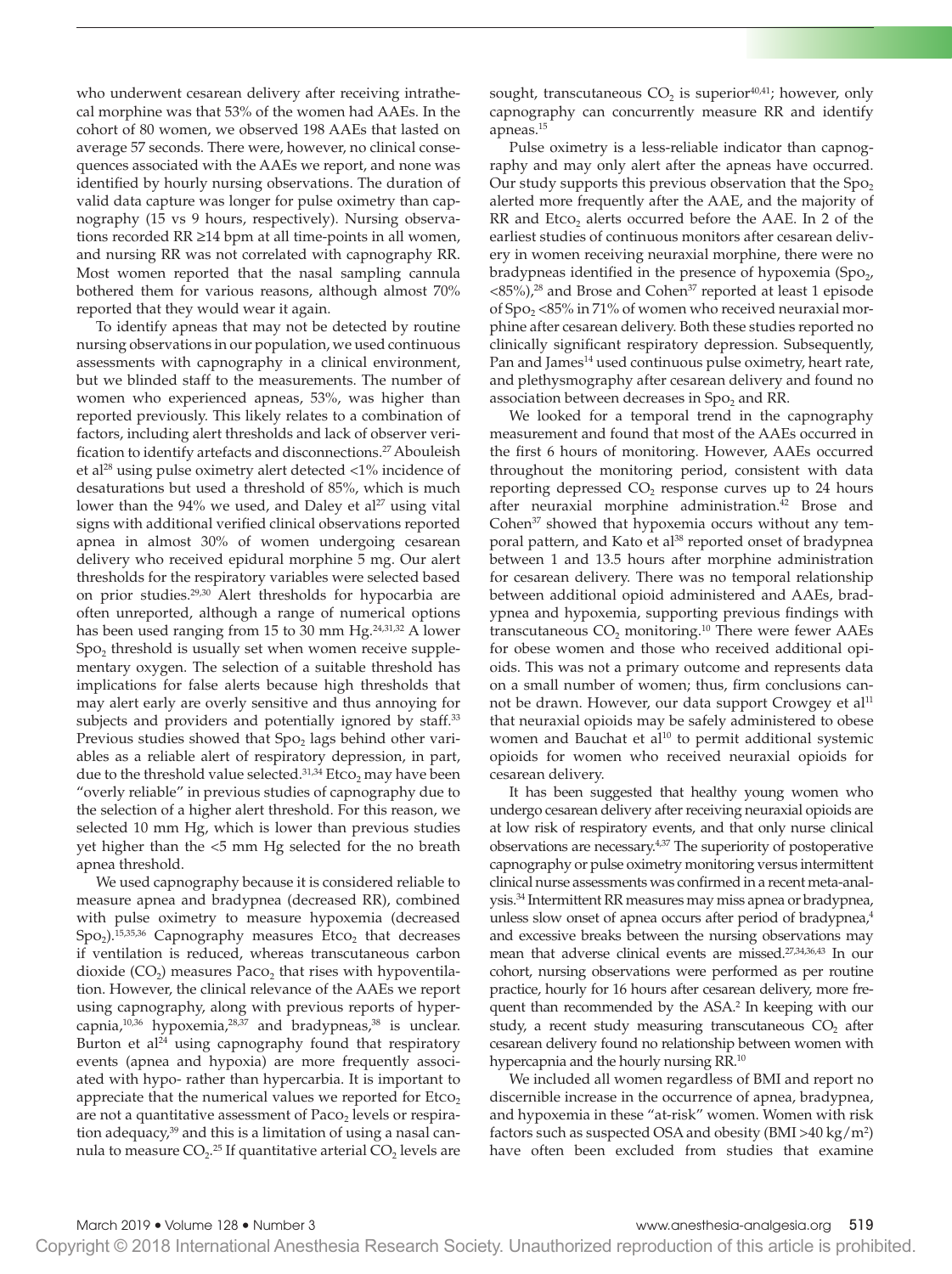respiratory events after cesarean delivery with neuraxial opioid administration.<sup>10,36</sup> Crowgey et al<sup>11</sup> investigated respiratory depression after administration of neuraxial morphine for cesarean delivery, and almost two-thirds of their cohort was obese, using a similar BMI threshold for obesity to our study  $(>30 \text{ kg/m}^2)$ . They reported zero clinically relevant respiratory events, even among the obese women, as reported in our study. This complete absence of clinically relevant respiratory events after administration of neuraxial morphine for cesarean delivery was also noted in other studies, despite simultaneous reports of respiratory depression measured by capnography, transcutaneous  $CO<sub>2</sub>$ , or naloxone requirements.<sup>10,11,36</sup>

The main limitation of our study was a lack of observer verification of the apnea events as true events, hence the term AAEs, defined as no breath (Etco<sub>2</sub>,  $\lt$ 5 mm Hg) for at least 30 seconds and up to 120 seconds.10,44 To differentiate AAEs from disconnections and other potential artefacts,<sup>31</sup> we limited AAEs to 120 seconds<sup>10</sup> on the premise that any event longer than that was likely a disconnect.<sup>37</sup> Lack of observer verification lends this study more to a device evaluation rather than a clinical observation study. Capnography and pulse oximetry artefacts may have been caused by a number of factors, including coughing, swallowing, capnography/pulse oximetry displacement while mobilizing or caring for their neonate,<sup>45</sup> and hand movements.

We did not have a control group of women without neuraxial opioids after cesarean delivery. After cesarean delivery, many factors may affect respiration, including sleep deprivation, pregnancy-related OSA, and hormonal changes because pregnancy physiology is normalized. The highest risk period for respiratory depression may be during sleep, but we are not able to know which AAEs occurred during sleep. A future study is needed to look exclusively at respiratory depression during sleep.

We chose to disable the capnography and pulse oximetry alerts, $37$  and therefore we cannot know if the nurses could have verified alerts or, alternatively, if they would experience alert fatigue.46 If the alert settings had been activated for the capnography and pulse oximetry, then they would have triggered at least 198 times. Because the nursing staff was intentionally blinded to the capnography measurements, the device had no influence on nursing RR measurement and did not affect routine clinical care. We do not have sufficient information to state whether capnography is a useful device to detect respiratory depression or reduce associated morbidity in the busy postpartum floor setting. In a nonobstetric postoperative population in the PACU, observer confirmation of every capnography alert demonstrated that the majority of apnea alerts were true and that apneas occurred on average every 37 minutes.<sup>47</sup>

Most women complained that the nasal sampling cannula was bothersome, and women appear to prefer to use pulse oximetry rather than capnography based on the longer duration of use. However, we confirmed that capnography alerted for impending apneas earlier than pulse oximetry did,15 suggesting that while capnography is less well-tolerated, it may be a more useful alert device if compliance can be ensured. Transcutaneous  $CO<sub>2</sub>$  monitors may be easier to wear because only 2 women withdrew consent in a prior study<sup>36</sup>; however, when offered a choice between the ear probe (with  $Spo<sub>2</sub>$ ) and the chest probe (CO<sub>2</sub> only), the chest probe was preferred.<sup>10</sup> We are only aware of 1 study that used capnography after cesarean delivery; however, women received neuraxial sufentanil and not morphine,<sup>48</sup> and the women's experience with the nasal sampling cannula was not discussed.

Although we made an assessment of variables potentially associated with AAEs, we did not adjust for confounding variables, such as OSA risk or BMI. Although OSA may be a significant contributor to postoperative respiratory events, the STOP-Bang screening tool has not been validated to identify OSA in the pregnant population.<sup>18</sup> We did not mandate a sleep position even for obese women and those with OSA, and all women reported sleeping with the bed angled upward. Hypoxemia is more likely to occur in the supine position while the women are asleep after the cesarean delivery, and this is more likely in obese women and those with OSA.<sup>49</sup> Sedated women may be at greater risk of respiratory events; however, in our cohort, only 1 woman had any recorded lethargy, so this association could not be assessed.

In conclusion, we identified 198 AAEs detected by capnography among 80 women who underwent cesarean delivery after receiving intrathecal morphine. There was poor correlation between capnography RR and nursing-observed RR. We had no clinically relevant respiratory adverse events in our study cohort. Absence of observer verification precludes distinction between real, albeit nonclinically significant alerts with capnography and false apneas. Continuous respiratory measurements by capnography could alert for apneas that intermittent hourly nursing observations may miss. However, maternal intolerance combined with frequent alerts may limit the widespread adoption of capnography after cesarean delivery, a setting where clinically significant respiratory depression is extremely rare. Future studies are needed to examine the role of capnography in atrisk subjects (eg, morbid obesity) and during at-risk periods (eg, while sleeping) when receiving sedatives or systematic narcotics. E

## DISCLOSURES

**Name:** Carolyn F. Weiniger, MBChB.

**Contribution:** This author helped with study design, study recruitment, data collection, data analysis, and manuscript preparation.

**Conflicts of Interest:** C. F. Weiniger is a principal investigator and an archival author. Oridion (now part of Medtronic) has provided travel support for conference presentation to Hadassah Hebrew University Medical Center, for which C. F. Weiniger has been a beneficiary. Covidien (now part of Medtronic) provided funding to support this investigator-initiated study. The company did not input the study design, study recruits, data analysis, or manuscript write-up.

**Name:** Seden Akdagli, MD.

**Contribution:** This author helped with study design, study recruitment, data collection, data analysis, and manuscript preparation. **Conflicts of Interest:** None.

**Name:** Elliot Turvall, MSc.

**Contribution:** This author helped with study design, data analysis, and manuscript preparation.

**Conflicts of Interest:** None.

**Name:** Lisa Deutsch, PhD.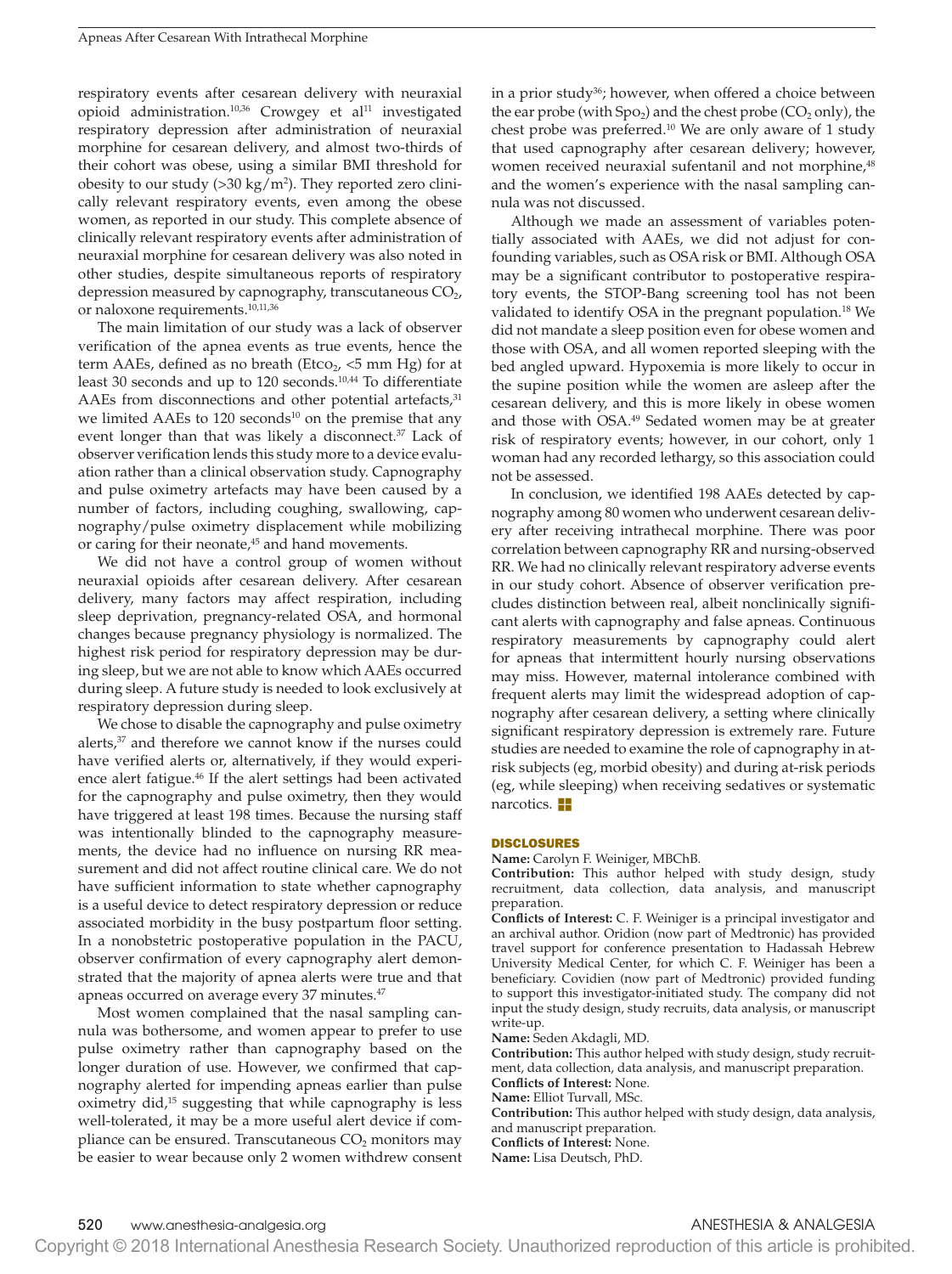**Contribution:** This author helped with study design, data analysis, and manuscript preparation.

**Conflicts of Interest:** None.

**Name:** Brendan Carvalho, MBBCh, FRCA, MDCH.

**Contribution:** This author helped with study design, input into data analysis, and manuscript preparation.

**Conflicts of Interest:** None.

**This manuscript was handled by:** Jill M. Mhyre, MD.

## REFERENCES

- 1. Horlocker TT, Burton AW, Connis RT, et al. Practice guidelines for the prevention, detection, and management of respiratory depression associated with neuraxial opioid administration. *Anesthesiology*. 2009;110:218–230.
- 2. Practice Guidelines for the Prevention, Detection, and Management of Respiratory Depression Associated With Neuraxial Opioid Administration. An updated report by the American Society of Anesthesiologists Task Force on Neuraxial Opioids and the American Society of Regional Anesthesia and Pain Medicine. *Anesthesiology*. 2016;124:535–552.
- 3. Aiono-Le Tagaloa L, Butwick AJ, Carvalho B. A survey of perioperative and postoperative anesthetic practices for cesarean delivery. *Anesthesiol Res Pract*. 2009;2009:510642.
- 4. Carvalho B. Respiratory depression after neuraxial opioids in the obstetric setting. *Anesth Analg*. 2008;107:956–961.
- 5. Lee LA, Caplan RA, Stephens LS, et al. Postoperative opioidinduced respiratory depression: a closed claims analysis. *Anesthesiology*. 2015;122:659–665.
- 6. Weinger MB, Lee LA. No patient shall be harmed by opioidinduced respiratory depression. *Anesthesia Patient Safety Foundation Newsletter.* 2011;26:21–40.
- 7. Louis J, Auckley D, Miladinovic B, et al. Perinatal outcomes associated with obstructive sleep apnea in obese pregnant women. *Obstet Gynecol*. 2012;120:1085–1092.
- 8. Bourjeily G, Barbara N, Larson L, He M. Clinical manifestations of obstructive sleep apnoea in pregnancy: more than snoring and witnessed apnoeas. *J Obstet Gynaecol*. 2012;32:434–438.
- 9. Wilson DL, Walker SP, Fung AM, O'Donoghue F, Barnes M, Howard M. Can we predict sleep-disordered breathing in pregnancy? The clinical utility of symptoms. *J Sleep Res*. 2013;22:670–678.
- 10. Bauchat JR, McCarthy R, Fitzgerald P, Kolb S, Wong CA. Transcutaneous carbon dioxide measurements in women receiving intrathecal morphine for cesarean delivery: a prospective observational study. *Anesth Analg*. 2017;124:872–878.
- 11. Crowgey TR, Dominguez JE, Peterson-Layne C, Allen TK, Muir HA, Habib AS. A retrospective assessment of the incidence of respiratory depression after neuraxial morphine administration for postcesarean delivery analgesia. *Anesth Analg*. 2013;117:1368–1370.
- 12. Sultan P, Gutierrez MC, Carvalho B. Neuraxial morphine and respiratory depression: finding the right balance. *Drugs*. 2011;71:1807–1819.
- 13. Abouleish E. Apnoea associated with the intrathecal administration of morphine in obstetrics: a case report. *Br J Anaesth*. 1988;60:592–594.
- 14. Pan PH, James CF. Anesthetic-postoperative morphine regimens for cesarean section and postoperative oxygen saturation monitored by a telemetric pulse oximetry network for 24 continuous hours. *J Clin Anesth*. 1994;6:124–128.
- 15. Stein N, Matz H, Schneeweiss A, et al. An evaluation of a transcutaneous and an end-tidal capnometer for noninvasive monitoring of spontaneously breathing patients. *Respir Care*. 2006;51:1162–1166.
- 16. Tantrakul V, Sirijanchune P, Panburana P, et al. Screening of obstructive sleep apnea during pregnancy: differences in predictive values of questionnaires across trimesters. *J Clin Sleep Med*. 2015;11:157–163.
- 17. Buysse DJ, Reynolds CF 3rd, Monk TH, Berman SR, Kupfer DJ. The Pittsburgh Sleep Quality Index: a new instrument for psychiatric practice and research. *Psychiatry Res*. 1989;28:193–213.
- 18. Chung F, Subramanyam R, Liao P, Sasaki E, Shapiro C, Sun Y. High STOP-Bang score indicates a high probability of obstructive sleep apnoea. *Br J Anaesth*. 2012;108:768–775.
- 19. Facco FL, Kramer J, Ho KH, Zee PC, Grobman WA. Sleep disturbances in pregnancy. *Obstet Gynecol*. 2010;115:77–83.
- 20. American Society of Anesthesiologists Task Force on Perioperative Management of Patients With Obstructive Sleep Apnea. Practice guidelines for the perioperative management of patients with obstructive sleep apnea: an updated report by the American Society of Anesthesiologists Task Force on Perioperative Management of patients with obstructive sleep apnea. *Anesthesiology*. 2014;120:268–286.
- 21. Chung F, Chau E, Yang Y, Liao P, Hall R, Mokhlesi B. Serum bicarbonate level improves specificity of STOP-Bang screening for obstructive sleep apnea. *Chest*. 2013;143:1284–1293.
- 22. Weiniger CF, Carvalho B, Stocki D, Einav S. Analysis of physiological respiratory variable alarm alerts among laboring women receiving remifentanil. *Anesth Analg*. 2017;124:1211–1218.
- 23. Smith GB, Prytherch DR, Schmidt PE, Featherstone PI, Higgins B. A review, and performance evaluation, of single-parameter "track and trigger" systems. *Resuscitation*. 2008;79:11–21.
- 24. Burton JH, Harrah JD, Germann CA, Dillon DC. Does endtidal carbon dioxide monitoring detect respiratory events prior to current sedation monitoring practices? *Acad Emerg Med*. 2006;13:500–504.
- 25. Williams GW 2nd, George CA, Harvey BC, Freeman JE. A comparison of measurements of change in respiratory status in spontaneously breathing volunteers by the exSpiron noninvasive respiratory volume monitor versus the Capnostream capnometer. *Anesth Analg*. 2017;124:120–126.
- 26. Shaheen PE, Walsh D, Lasheen W, Davis MP, Lagman RL. Opioid equianalgesic tables: are they all equally dangerous? *J Pain Symptom Manage*. 2009;38:409–417.
- 27. Daley MD, Sandler AN, Turner KE, Vosu H, Slavchenko P. A comparison of epidural and intramuscular morphine in patients following cesarean section. *Anesthesiology*. 1990;72:289–294.
- 28. Abouleish E, Rawal N, Rashad MN. The addition of 0.2 mg subarachnoid morphine to hyperbaric bupivacaine for cesarean delivery: a prospective study of 856 cases. *Reg Anesth*. 1991;16:137–140.
- 29. Ko S, Goldstein DH, VanDenKerkhof EG. Definitions of "respiratory depression" with intrathecal morphine postoperative analgesia: a review of the literature. *Can J Anaesth*. 2003;50:679–688.
- 30. Stocki D, Matot I, Einav S, Eventov-Friedman S, Ginosar Y, Weiniger CF. A randomized controlled trial of the efficacy and respiratory effects of patient-controlled intravenous remifentanil analgesia and patient-controlled epidural analgesia in laboring women. *Anesth Analg*. 2014;118:589–597.
- 31. Weiniger CF, Carvalho B, Stocki D, Einav S. Analysis of physiological respiratory variable alarm alerts among laboring women receiving remifentanil. *Anesth Analg*. 2017;124:1211–1218.
- 32. Conway A, Douglas C, Sutherland JR. A systematic review of capnography for sedation. *Anaesthesia*. 2016;71:450–454.
- 33. Kowalczyk L. MGH death spurs review of patient monitors. The Boston Globe. Available at: [http://archive.boston.](http://archive.boston.com/news/health/articles/2010/02/21/mgh_death_spurs_review_of_patient_monitors/) [com/news/health/articles/2010/02/21/mgh\\_death\\_spurs\\_](http://archive.boston.com/news/health/articles/2010/02/21/mgh_death_spurs_review_of_patient_monitors/) [review\\_of\\_patient\\_monitors/.](http://archive.boston.com/news/health/articles/2010/02/21/mgh_death_spurs_review_of_patient_monitors/) Accessed May 24, 2018.
- 34. Lam T, Nagappa M, Wong J, Singh M, Wong D, Chung F. Continuous pulse oximetry and capnography monitoring for postoperative respiratory depression and adverse events: a systematic review and meta-analysis. *Anesth Analg*. 2017;125:2019–2029.
- 35. Whitaker DK, Benson JP. Capnography standards for outside the operating room. *Curr Opin Anaesthesiol*. 2016;29:485–492.
- 36. Dalchow S, Lubeigt O, Peters G, Harvey A, Duggan T, Binning A. Transcutaneous carbon dioxide levels and oxygen saturation following caesarean section performed under spinal anaesthesia with intrathecal opioids. *Int J Obstet Anesth*. 2013;22:217–222.
- 37. Brose WG, Cohen SE. Oxyhemoglobin saturation following cesarean section in patients receiving epidural morphine, PCA, or im meperidine analgesia. *Anesthesiology*. 1989;70:948–953.
- 38. Kato R, Shimamoto H, Terui K, Yokota K, Miyao H. Delayed respiratory depression associated with 0.15 mg intrathecal morphine for cesarean section: a review of 1915 cases. *J Anesth*. 2008;22:112–116.

## March 2019 • Volume 128 • Number 3 www.anesthesia-analgesia.org 521